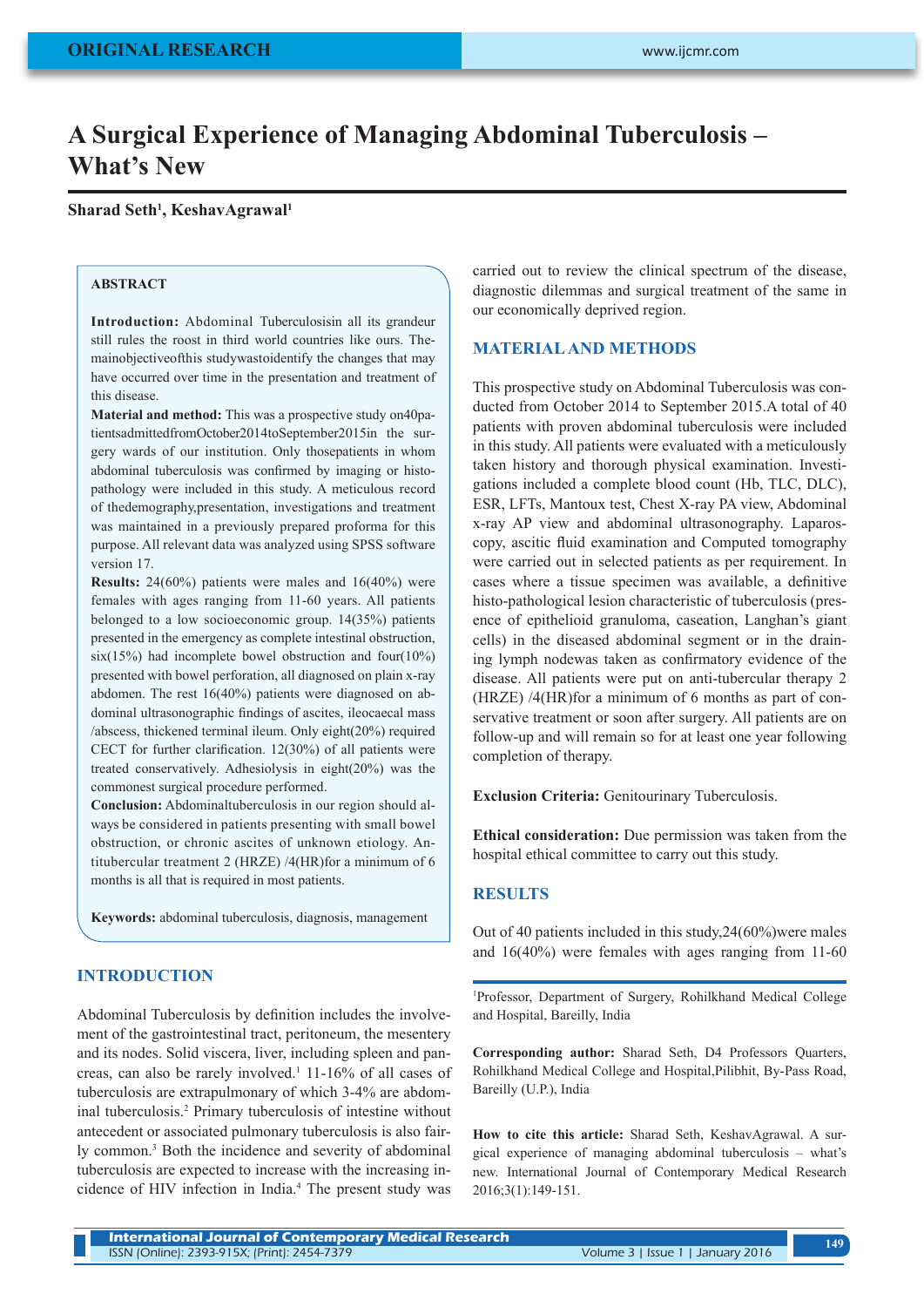years. (Figure 1). All patientsbelongedtoa lowsocioeconomicgroup,with anaveragefamilyincomeofRs2000/-permonth. The commonest presentation was of pain in the abdomen 26(65%) and abdominal distension 20(50%). Only 6(15%) patients had an abdominal lump (Table 1).In the emergency, complete small bowel obstruction was seen in 14(35%) patients. Other emergency presentations were incomplete bowel obstruction in six(15%) and ileal perforation at or above a complete stricture in four(10%) patients (Figure 2).Six (15%)patientswereanaemicwith hemoglobin below8gm% and eight(20%) had araisedESR.Asciticfluidanalysis r e v e a l i n g a high lymphocytecount and adenosine deaminase above 36IU/L was diagnostic in four(10%) patients.Radiologicalfindingson achest X-rayrevealed associated pulmonary tuberculosis in 2(5%) patients. I ntestinal obstruction and perforation was diagnosed on a plain X-ray abdomen. Abdominal ultrasonography findings of ascites, ileocaecal mass/abscess, thickened terminal ileum were used to diagnose 16(40%) patients. CECT was required in eight (20%) patients to clarify diagnostic dilemmas. Ileo-ileal intussusception in one patient, cholelithiasis in 8(20%) and splenic abscess in one patient were other incidental findings. 12(30%) of all patients were treated conservatively. Adhesiolysis in eight(20%) was the commonest surgical procedure performed. Six (15%) required drainage of an intra-abdominal abscess. Ileostomy exteriorization of the perforations in four (10%) and primary resection anastomsis for strictures in the terminal ileum in four (10%) patients were the other common procedures performed. Six (15%) patients underwent diagnostic laparoscopy with peritoneal, mesenteric lymph node or omental biopsy (Figure 3). 24cm of the terminal ileum and the ileocaecal junction was the only area involved in our study. 10(25%) patients were diagnosed on histopathological findings of epithelioid granuloma, caseation,Langhan's giant cells in mesenteric lymph nodes peritoneal and intestinal biopsy. Wound infection in 12(30%) patients was the commonest postoperative complication. Two (5%) patients developed incisional hernias. No patient was HIV positive. The average hospital stay was 15 days. There was no mortality in this series. All patients were put on anti-tubercular therapy 2 (HRZE) /4(HR)for a minimum of 6 months and will remain on follow-up for a minimum of one year.

| <b>Symptoms and Signs</b>                             | <b>Number of patients</b> | $\frac{0}{0}$ |
|-------------------------------------------------------|---------------------------|---------------|
| Pain In Abdomen                                       | 26                        | 65            |
| <b>Abdominal Distension</b>                           | 20                        | 50            |
| Vomiting                                              | 18                        | 45            |
| Constipation                                          | 14                        | 35            |
| Fever                                                 | 6                         | 15            |
| Abdominal Lump                                        | 6                         | 15            |
| Ascites                                               | 4                         | 10            |
| Loss of Appetite                                      | 4                         | 10            |
| Table-1: Symptoms and signs of abdominal tuberculosis |                           |               |
| $(N=40)$                                              |                           |               |

#### **DISCUSSION**

Abdominal tuberculosis is the sixth commonest extra pulmonary site for the disease.**<sup>5</sup>** Abdominal tuberculosis can occur at any age and the mean age of 35 years in the present study reflects the observations of another study from Pakistan where the mean age was  $28.21 \pm 5.75$  years.<sup>6</sup> Majority of patients in our study belonged to a poor socio-economic class. Poor nutritional status, lack of health facilities and poor pasteurization of milk are contributors to this problem.**<sup>7</sup>** Abdominal pain was the commonest presentation in our patients (65%) as has been recorded by others.<sup>8</sup> Intestinal obstruction seen in20(50%) patients was the commonest cause for which the patient presented in the emergency a finding











**Figure-3:** Treatment and Procedures for Abdominal Tuberculosis